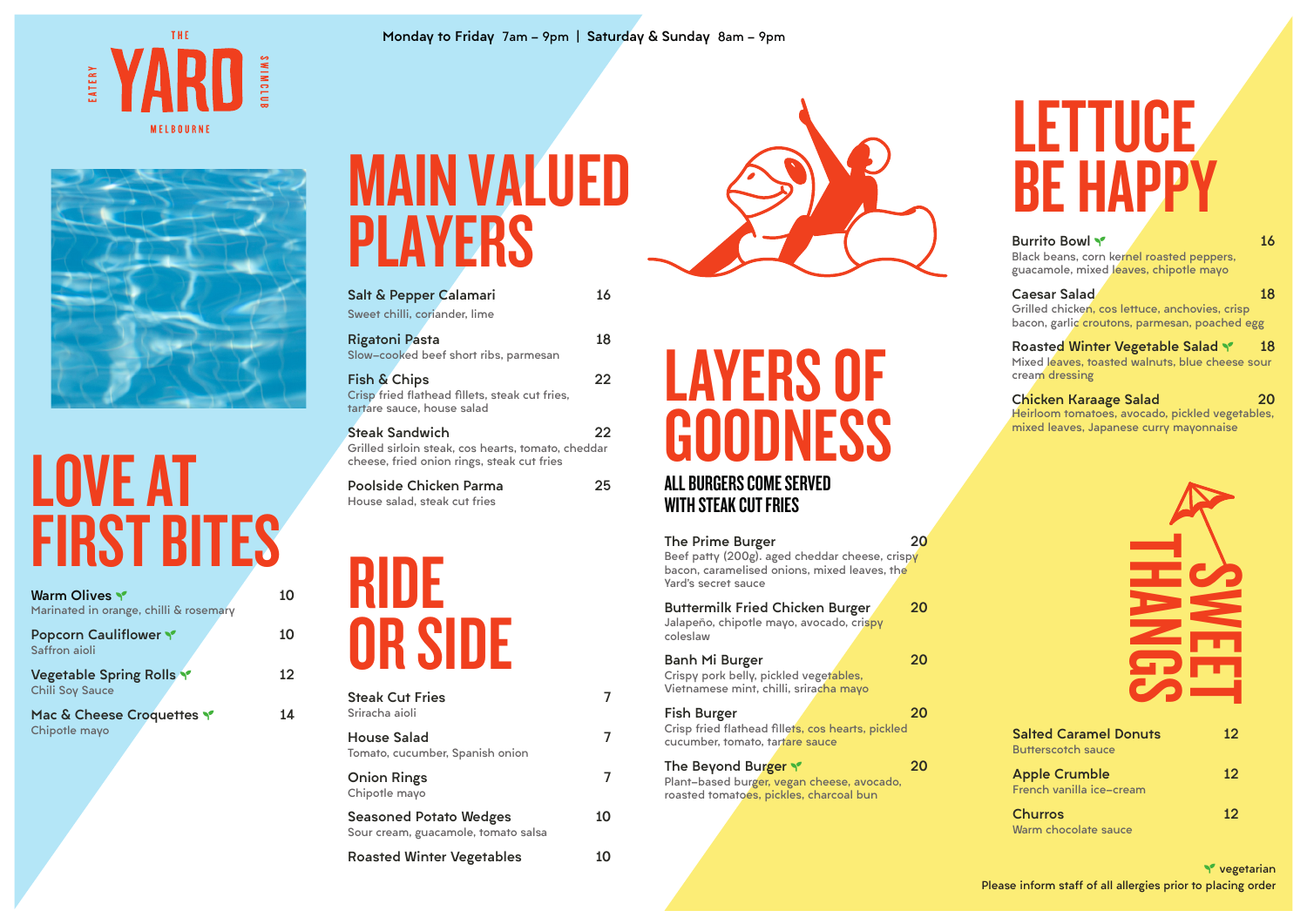# HAPPY GRAPES

| <b>ON TAP</b>                | <b>SCHOONER</b> |
|------------------------------|-----------------|
| <b>Backyard Lager</b>        | 11              |
| <b>Furphy Crispy Lager</b>   | 11.5            |
| <b>Furphy Refreshing Ale</b> | 11.5            |
| <b>Moon Dog</b>              | 11.5            |
| Little Creatures Pacific Ale | 12.5            |
| <b>Heineken</b>              | 13              |
| <b>Cider</b>                 | 12              |
|                              |                 |

| ER             | <b>BREWSKIS</b>       | <b>BOTTLE</b> |
|----------------|-----------------------|---------------|
| 11             | Heineken Zero (330ml) | 6             |
| .5             | Byron Bay (355ml)     | 10            |
| .5             | James Squire (345ml)  | 10            |
| .5             | Kirin Ichiban (330ml) | 10            |
| .5             |                       |               |
| <b>13</b>      |                       | <b>CAN</b>    |
| $\overline{2}$ | Gold Bitters (375ml)  | 7.5           |
|                | Guinness (440ml)      | 10            |
|                |                       |               |



|                           |     | 8 OZ 12 OZ |
|---------------------------|-----|------------|
| <b>Espresso</b>           | 4   |            |
| <b>Double Espresso</b>    | 4.5 |            |
| Cappuccino                | 4.5 | 5          |
| Latte                     | 4.5 | 5          |
| <b>Flat White</b>         | 4.5 | 5          |
| <b>Chai Latte</b>         | 4.5 | 5          |
| <b>Hot Chocolate</b>      | 4.5 | 5          |
| Mocha                     | 5   | 5.5        |
| Tea                       |     | 4          |
| <b>Almond or Soy Milk</b> |     | 0.5        |
|                           |     |            |

#### SURVIVAL JUICE

GLS

BTL



Coke / Coke Zero 4.5 Sprite 4.5 Fanta 4.5 Ginger Beer 1.5 Ginger Ale 4.5 Orange Juice 4.5 Apple Juice 4.5 Water (Still/Sparkling) 4.5





#### MAKING IT SELTZER **CAN**

White Claw Seltzer 13

## **HOPS**

| <b>WHITE</b>                         |                           | <b>GLS</b><br>(150ml) | <b>BTL</b> |
|--------------------------------------|---------------------------|-----------------------|------------|
| Down The Lane, De Bortoli            | Pinot Grigio              | 8.5                   | 35         |
| Deen, De Bortoli                     | <b>Sauvignon Blanc</b>    | 9.5                   | 40         |
| Shelley's Block, De Bortoli          | Marsanne & Viognier       | 10.5                  | 45         |
| <b>Villages, De Bortoli</b>          | Chardonnay                |                       | 55         |
| <b>RED</b>                           |                           |                       |            |
| Down The Lane, De Bortoli            | <b>Shiraz</b>             | 8.5                   | 35         |
| <b>Re-Write The Rule, De Bortoli</b> | <b>Pinot Noir</b>         | 10                    | 40         |
| Deen, De Bortoli                     | <b>Cabernet Sauvignon</b> | 10                    | 40         |
| <b>Villages, De Bortoli</b>          | Tempranillo               |                       | 55         |
| <b>ROSÉ</b>                          |                           |                       |            |
| Down The Lane, De Bortoli            | Gris de Gris              | 8.5                   | 35         |
| De Bortoli                           | Rosé Rosé                 |                       | 45         |
| <b>SPARKLING</b>                     |                           |                       |            |
| De Bortoli                           | Prosecco                  | 11                    | 48         |

| WHITE                                |                           | (150ml) |    |
|--------------------------------------|---------------------------|---------|----|
| Down The Lane, De Bortoli            | Pinot Grigio              | 8.5     | 35 |
| Deen, De Bortoli                     | <b>Sauvignon Blanc</b>    | 9.5     | 40 |
| Shelley's Block, De Bortoli          | Marsanne & Viognier       | 10.5    | 45 |
| Villages, De Bortoli                 | Chardonnay                |         | 55 |
| <b>RED</b>                           |                           |         |    |
| Down The Lane, De Bortoli            | <b>Shiraz</b>             | 8.5     | 35 |
| <b>Re-Write The Rule, De Bortoli</b> | <b>Pinot Noir</b>         | 10      | 40 |
| Deen, De Bortoli                     | <b>Cabernet Sauvignon</b> | 10      | 40 |
| Villages, De Bortoli                 | Tempranillo               |         | 55 |
| <b>ROSÉ</b>                          |                           |         |    |
| Down The Lane, De Bortoli            | Gris de Gris              | 8.5     | 35 |
| De Bortoli                           | Rosé Rosé                 |         | 45 |
| <b>SPARKLING</b>                     |                           |         |    |
| De Bortoli                           | Prosecco                  | 11      | 48 |
| De Bortoli                           | Prosecco Rosé             | 11      | 48 |
|                                      |                           |         |    |

IT SOFT KEEPING

# SIP, SIP,